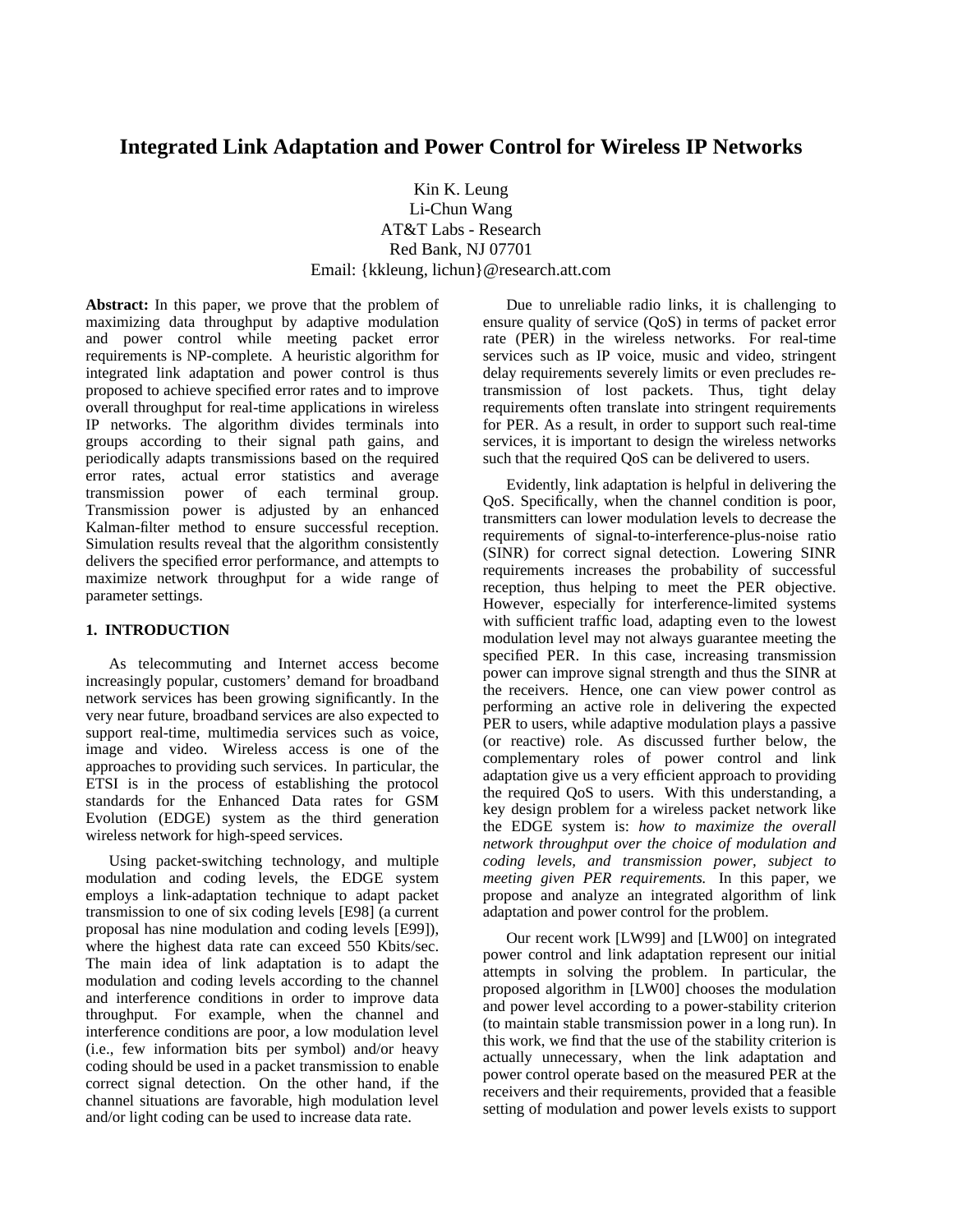the required PER in the network under consideration. This is so because monitoring and controlling the PER performance by the link adaptation and power control implicitly force transmission power to fall within a given dynamic range. Indeed, the algorithm proposed in this paper is based on monitoring the PER performance.

Let us briefly review other work on power control and link adaptation. Power control has been widely studied to combat interference in wireless networks; see e.g., [Z92], [RZ98] and [UY98]. Recently, [L99] proposes a Kalman-filter method for power control in packet-switched time-division-multiple-access (TDMA) networks. An enhanced version of the Kalman-filter method is used to control transmission power here. Much work on link adaptation by adaptive modulation has been done for fading channels; see for example, [GC97] and [AG98]. By considering interferencelimited systems, [QC99a] shows that the overall network throughput can be maximized by adaptive modulation and power control. Recently, [C99] and [QC99b] propose new adaptation schemes to improve overall data throughput for non-real-time data services. However, the use of link adaptation to deliver the specified QoS for real-time, multimedia applications is an open issue, which is the topic to be addressed in this paper. Furthermore, we examine how power control, which is not considered in [C99] and [QC99b], is integrated with link adaptation for performance improvement.

The rest of this paper is organized as follows. We first present the operations and power control for the wireless packet networks under consideration in Section 2. In Section 3, we prove that the problem of maximizing network throughput while meeting the given PER requirements is NP-complete. That is, no efficient algorithm for solving the problem exists. Then, a new algorithm for integrated link adaptation and power control based on monitoring PER performance is proposed in Section 4. In Section 5, we study the performance of the proposed algorithm by simulation. Finally, Section 6 presents our conclusion.

#### **2. NETWORK OPERATIONS AND POWER CONTROL**

Consider a packet-switched TDMA network with data rates up to several megabits per second, link lengths (or cell radius) typically less than 10 kilometers and operating frequency in the range of 1 to 5 GHz. Assume that the TDMA network supports IP in a way that each data message (e.g., an email) is divided into a number of packets, each of which can be transmitted in one time slot. Similar to other IP networks, when a transmitter (either a mobile terminal or a base station) sends a message, all its packets are transmitted in contiguous time slots. Similar to the EDGE system, the network under consideration allows transmitters to choose one of *M* combinations of modulation and coding levels for transmission in each time slot, according to the link-adaptation algorithm in use. In this study, the key effect of using different modulation and coding levels is a change of SINR requirement for correct data reception. Thus, for brevity, we refer to the adaptation of modulation and coding levels simply as adaptive modulation here. Further, although the algorithm for integrated power control and adaptive modulation to be proposed below is applicable to both uplink (from terminal to base station) and downlink (from base station to terminal), our discussion will focus on the uplink transmission here.

The enhanced Kalman-filter method [L00] is used to control transmission power. That is, the transmission power for time slot *n* is set to be

$$
p(n) = \gamma^* \delta(n) \tilde{i}(n) / g(n) \qquad (1)
$$

where  $\gamma^*$  is the SINR target for the chosen modulation  $\text{level}_{\mathcal{I}}(n)$  is the interference-plus-noise power (mW) in slot *n* predicted by the Kalman filter,  $\delta(n)$  is an error margin (to be discussed further below), and  $g(n)$  is the (estimated) path gain between the terminal that transmits in slot *n* and its base station.

The error margin  $\delta(n)$  is obtained by tracking the accuracy of the interference power predicted by the Kalman filter. More precisely, let  $\Delta$  (a random variable in dB) be the error of the Kalman-filter prediction and the error for slot *n* be

$$
E(n) = I(n) - \tilde{I}(n) \tag{2}
$$

where  $I(n)$  and  $\tilde{I}(n)$  are the measured and predicted interference-plus-noise power in dBm for slot *n*, respectively. Based on the  $E(n)$ 's, we approximate the cumulative probability function (CDF) for ∆. Towards this end, let there be *J* intervals of prediction error and the range of the *j*<sup>th</sup> interval be  $(a_j, a_{j+1}]$ . For each time slot  $n > 0$  and each  $j = 1$  to *J*, compute the following

$$
P_n^j = \begin{cases} \phi P_{n-1}^j & \text{if } E(n) > a_{j+1} \\ \phi P_{n-1}^j + 1 - \phi & otherwise \end{cases}
$$
 (3)

where  $\phi$  is a properly chosen parameter between 0 and 1, and  $P_0^j = 1$  for all  $j = 1$  to *J*. Let  $\Delta(n)$  be a specified  $\omega^{\text{th}}$ percentile (e.g., for 90th percentile,  $\omega$  = 0.9) of  $\Delta$  based on the error statistics up to slot *n*. We approximate  $\Delta(n)$  ≈  $a_k$  where *k* is the smallest from 1 to *J* such that  $P_h^k \geq 0$ . Let  $\delta(n)$  and  $\tilde{i}(n)$  be the linear-scale equivalent of  $\Delta(n)$  and  $\tilde{I}(n)$ , respectively. The corresponding percentile of the interference-plus-noise power in mW is the product of  $i(n)$  (predicted by the Kalman filter) and δ(*n*). Accordingly, the transmission power for slot *n* is determined by (1).

In essence, the term  $\delta(n)$  represents an error margin, which depends on the accuracy of the interference prediction by the Kalman filter and the specified confidence probability ω. Nevertheless, the error margin is chosen dynamically and appropriately with a goal of delivering the SINR target γ *\** regardless of the actual message length and control delay. See [L00] and [L99] for details of the Kalman method.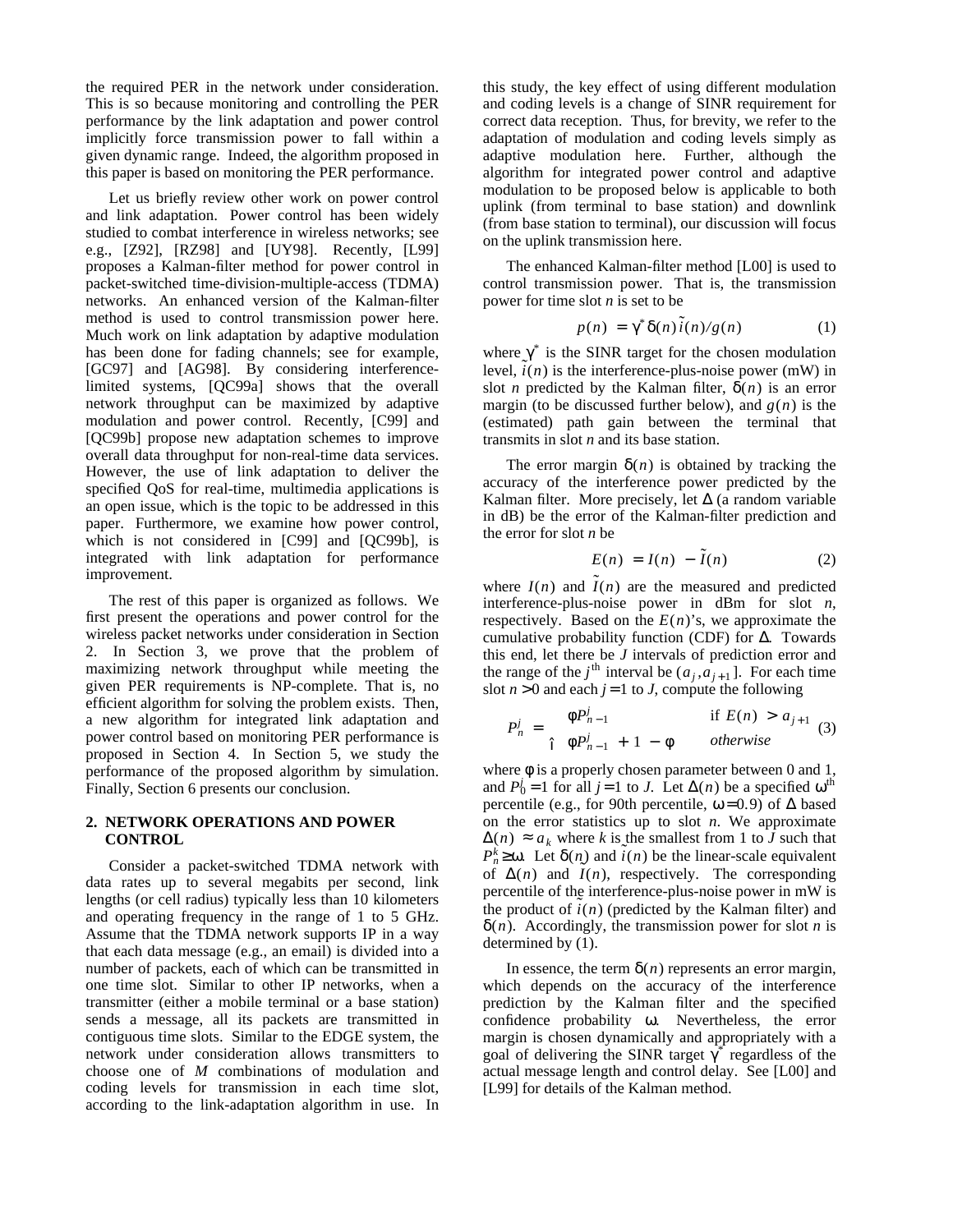#### **3. PROBLEM COMPLEXITY**

In this section, we prove that a simple form of the problem of maximizing network throughput subject to meeting a given PER requirement posed in Section 1 is NP-complete [GJ79]. More precisely, let the system have *N* terminals in *N* different co-channel sectors concurrently transmitting packets to their base stations (i.e., having *N* radio links) at each time slot. The modulation level and power for link *i* at a given slot are denoted by  $L_i$  and  $p_i$ , respectively. Let there be  $M$ modulation levels, indexed by 1 to *M*, and *K* discrete levels of transmission power, denoted by real numbers *t*<sub>*i*</sub> for *i* = 1 to *K*. As a result, for each *i*,  $L_i \in \{1, 2, ..., M\}$ and  $p_i \in \{t_1, t_2, ..., t_K\}$ . For simplicity, the data rate and the required SINR detection threshold for link *i* are assumed to be  $\alpha L_i$  and  $\beta L_i$ , respectively, where  $\alpha$  and β are proportionality constants. Let  $\mathbf{L} = (L_1, L_2, ..., L_N)$ and  $\mathbf{p} = (p_1, p_2, \dots, p_N)$ . Using this notation, the problem of maximizing the overall throughput  $\lambda$  for each time slot is:

$$
\max_{\mathbf{L}, \mathbf{P}} \lambda = \sum_{i=1}^{N} \alpha L_i
$$
 (4)

subject to  $\sum_{j \neq i}$  *g*<sub>*ij*</sub> *p*<sub>*j*</sub> + σ  $\frac{g_{ii}p_i}{\sum_{i=1}^n g_{ii}p_i} \geq \beta L_i$  for all  $i = 1$  to *N* (5)

where  $g_{ii}$  is the path gain from the transmitter of link *j* to the receiver of link  $i$  and  $\sigma$  is the receiver noise power. We note that the above SINR constraints are used to represent the PER requirement for the chosen modulation level. Further, the throughput is maximized for each time slot. For the packet-switching networks under consideration, the values of  $g_{ij}$ 's in (5), and thus the optimal **L** and **p** change from one time slot to another. However, the optimization in (4) is also valid for circuit-switching wireless networks where these quantities are independent of time.

**Theorem 1.** *The problem of maximizing the overall throughput in (4) subject to the SINR (or equivalently PER) requirement in (5) is NP-complete.*

**Proof.** The optimization problem (4) is nonlinear due to the products of  $p_j$ 's and  $L_i$ 's in (5). Let  $Q_{ij} = L_i p_j$  for all  $i, j = 1$  to *N*. Thus,  $Q_{ij} \in \{t_1, \ldots, t_K, 2t_1, \ldots, 2t_K, \ldots, Mt_1, \ldots, Mt_K\}.$  Since  $Q_{ij}$ 's are finite, real numbers, we can express each  $Q_{ij}$ in terms of binary (zero or one) variables  $X_{ijk}$ 's as  $Q_{ij} = \sum_{k=a_{ij}}^{\overline{a}_{ij}} X_{ijk} 2^k$  where  $a_{ij}$  and  $\overline{a}_{ij}$  are properly chosen integers according to the accuracy tolerance of the binary representation. Similarly, we express \_  $L_i = \sum_{k=b_i} \overline{b_i} Y_{ik} 2^k$  and  $p_i = \sum_{k=c_i} \overline{c_i} Z_{ik} 2^k$ . Consequently, (4) becomes a nonlinear zero-one integer programming problem. Now, we apply the technique in [C69] to linearize the problem by introducing new variables to replace the cross-product terms. Then, the proof is completed by using the fact that the resultant, linear integer programming is NP-complete [GJ79, p.245].  $\Box$ 

As the optimization problem is NP-complete, it is unlikely that any efficient algorithm may exist. Thus, we choose to devise a heuristic approach in the following with a primary goal of delivering the specified PER and maximizing the network throughput as a secondary objective.

#### **4. INTEGRATED LINK ADAPTATION AND POWER CONTROL**

There are two key factors for efficient linkadaptation schemes. First, to maximize the network throughput, it is desirable to have a link-adaptation technique that adapts quickly to changes of radio conditions. On the other hand, to guarantee the required PER, it is advantageous to adapt the link according to the actual error performance. Since error statistics require a long time to accumulate, link adaptation based on per-user error performance will be too slow in responding to changes of channel conditions. As a compromise, we propose to divide all terminals in each co-channel sector into groups and to perform link adaptation on a per-terminal-group basis according to the error performance of each group. This way, the statistics collection time can be shortened significantly, thus enabling quick link adaptation to improve data throughput while meeting the error requirements.

#### **4.1 Terminal Grouping by Signal Path Gains**

The quality of a radio link between a terminal and its associated base station can typically be characterized by three parameters: the signal path gain (including shadow fading), and signal transmission and interference power. In the packet networks under consideration, both transmission and interference power change constantly. In our view, signal path gain is the most intrinsic parameter for link quality. So, we propose to use the signal path gain as a criterion for the terminal grouping. Terminals of the same group are expected to have similar link quality, and cause similar amount of interference to others.

Another supporting reason for using signal path gain as the grouping criterion is that signal and interference path gains are almost uncorrelated. To illustrate our idea, consider the cellular layout and channel assignment of frequency reuse factor of 2 in Figure 1 [WL99], where 2,000 terminals are randomly populated at fixed locations in each cell. With typical radio propagation assumptions (see Section 5 for details), we examined the relationship between the signal path gain (shadowing included) from a terminal to its associated base station and the sum of path gains from the terminal to all other co-channel base stations, which receive interference from the terminal for uplink transmission. The sum of interfering path gains reflects the potential impacts of interference caused by the terminal. It is found that the signal path gain and the sum of interfering path gains have a very small correlation coefficient of 0.018. Such uncorrelated relationship is desirable for our purposes. Otherwise, if it is a strong positive correlation, the link adaptation based on such a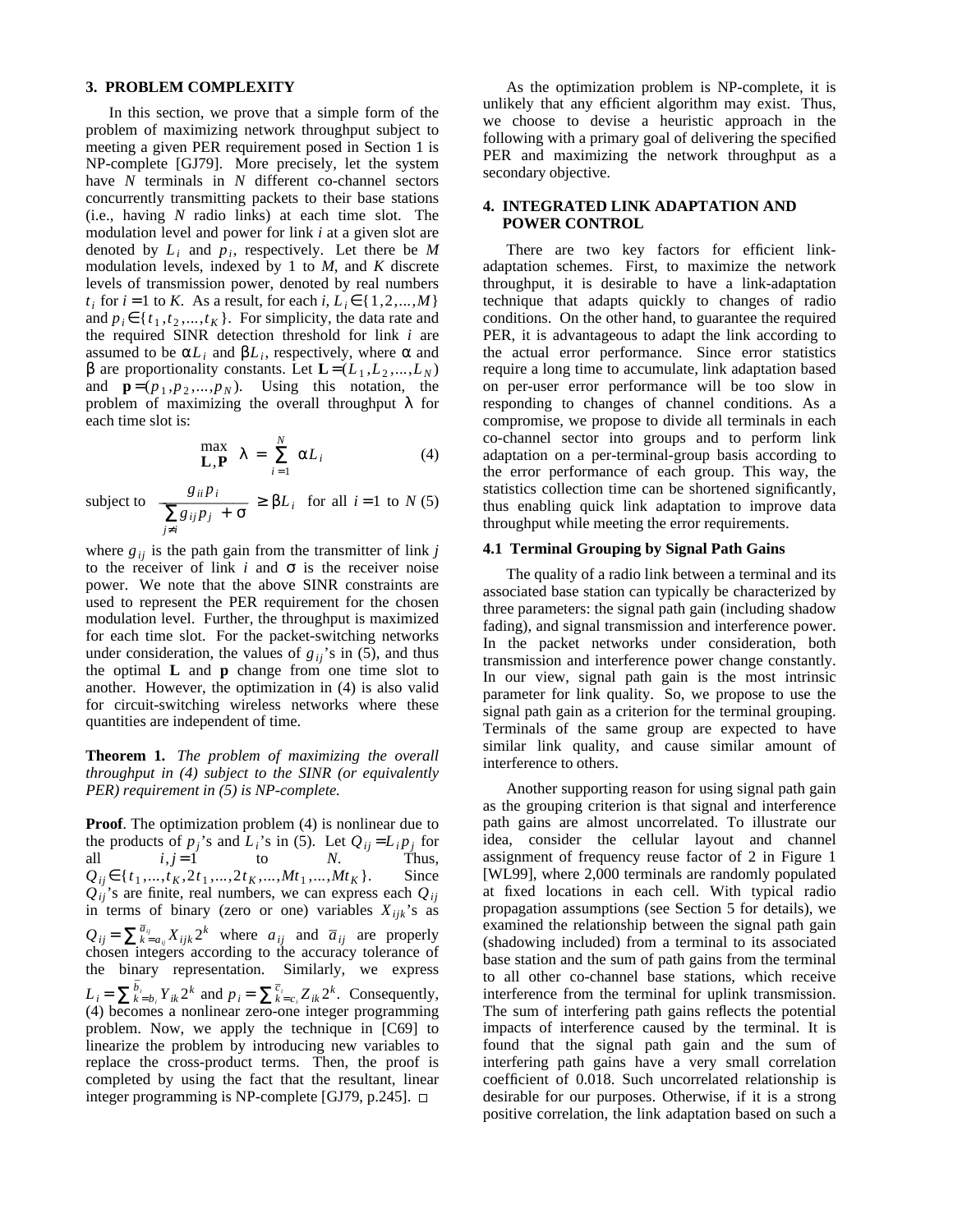terminal group basis may make unstable changes of modulation level.

One way to perform the terminal grouping is to determine the range of the signal path gain for a given network. Then, the range is divided into several (not necessarily uniform) regions. Terminals with corresponding signal path gain in each region form a group. To speed up the collection of error statistics uniformly, it is desirable to have a roughly equal number of terminals in each group. As a natural candidate, the number of terminal groups can be chosen to be equal to the number of modulation levels in the system such that each group may be transmitting or receiving at a distinct modulation level. Of course, the number of groups should be selected based on the number of active terminals; too few terminals per group will defeat the purpose of terminal grouping in terms of shortening the statistics collection time.

#### **4.2 Adaptation Algorithm by Terminal Grouping**

The new algorithm for link adaptation and power control for uplink transmissions is outlined below (while similar operations apply to downlink):

- 1. For each co-channel sector, its base station continuously collects the error statistics, and computes the PER  $P<sub>E</sub>$  for every *K* packet transmissions from terminals of each group. In addition, it keeps track of the average \_ transmission power  $\bar{p}$  of the *K* packet transmissions, regardless of their modulation levels, for each terminal group.
- 2. This step is taken every time after *K* packets have been transmitted by terminals of the same group. If  $P<sub>E</sub>$  is higher than the required value  $P<sub>R</sub>$ , adjust the modulation level down by one level for the next *K* packet transmissions by terminals in the group. The purpose is to lower the required SINR for correct reception, thus improving the PER when needed. Further, if  $\bar{p}$  is less than a given threshold  $p_t$  (e.g., 15 dBm), step up the modulation level by one level for the next *K* transmissions from the terminal group. The idea there is to utilize unused power to increase data rate, if possible.
- 3. To achieve the PER requirement, each modulation level is associated with a nominal SINR target. Using the enhanced Kalman-filter power control in Section 2, adjust the transmission power for each time slot to achieve the SINR target for the adapted modulation level.
- 4. For each terminal, the SINR target is adjusted periodically and relatively slowly (i.e., similar to the CDMA outer-loop power control) to ensure required error performance for individual terminals.

#### **5. PERFORMANCE STUDY**

#### **5.1 Simulation Model**

We use computer simulation to study the performance of the proposed algorithm for link adaptation and power control based on the terminal grouping, which is referred to as the terminal-grouping method below. The cell layout and interleaved channel assignment (ICA) with a frequency reuse factor of 2 [WL99] in Figure 1 is simulated. Each cell is divided into 4 sectors, each of which is served by a base station antenna at the center of the cell. The beamwidth of each base station antenna is 60<sup>o</sup>, while terminals have omnidirectional antennas. Each radio link between a terminal and its base station is characterized by a path-loss model with an exponent of 4 and lognormal shadow fading with a standard deviation of 8 dB. Fast fading is not considered in this study. Cell radius is assumed to be 1 Km and the path loss at 100m from the cell center is -70 dB. Thermal noise power at the receiver is fixed and equal to -110 dBm. Each sector is populated with 500 terminals randomly and each of them selects the base station that provides the strongest signal power. For convenience, terminals in all cells are assumed to be synchronized at the slot boundary for transmission. Furthermore, unless stated otherwise, we assume 100% traffic load in this study; that is, there are always terminals ready for transmission in each co-channel sector. Message length is assumed to be Pareto distributed with an average of 10 packets [L99].

The enhanced Kalman-filter method outlined in Section 2 is used to control transmission power for each time slot. For tracking the CDF of the prediction error  $Δ$ ,  $φ$  in (3) is set to be 0.999 (approximately equal to tracking the error over a sliding window of 1,000 slots) and the number of error intervals *J* is 100. For a given PER requirement  $P_R$ , the  $\omega^{\text{th}}$  percentile of the prediction error with  $\omega = 1 - P_R$  is used in determining the error margin  $\delta(n)$  for adjusting power in (1). For example, when  $P_R = 0.02$ ,  $\delta(n)$  is the 98<sup>th</sup> percentile of the prediction error. In any event, transmission power is limited between 0 to 30 dBm. The average power threshold,  $p_t$ , for determining stepping up the modulation level in Step 2 of the algorithm is 15 dBm. Two adjustable parameters for the Kalman-filter method, *W* and η, are set to be 30 and 0.5, respectively. The model also assumes that interference power in one time slot can be measured accurately and used to determine the power for the next slot.

We assume that the system has 6 modulation levels. The SINR detection requirements and the corresponding data throughput for each modulation level are given in Table 1. For example, for a packet transmission using modulation level 1, if the SINR at the receiver is greater than 10 dB, the packet is received successfully and the data throughput is 22.8 Kbps. Naturally, the SINR requirements are also used as the targets  $\gamma^*$  for various modulation levels to control power in (1). For simplicity, slow adjustment of SINR targets for individual terminals in Step 4 of the algorithm is not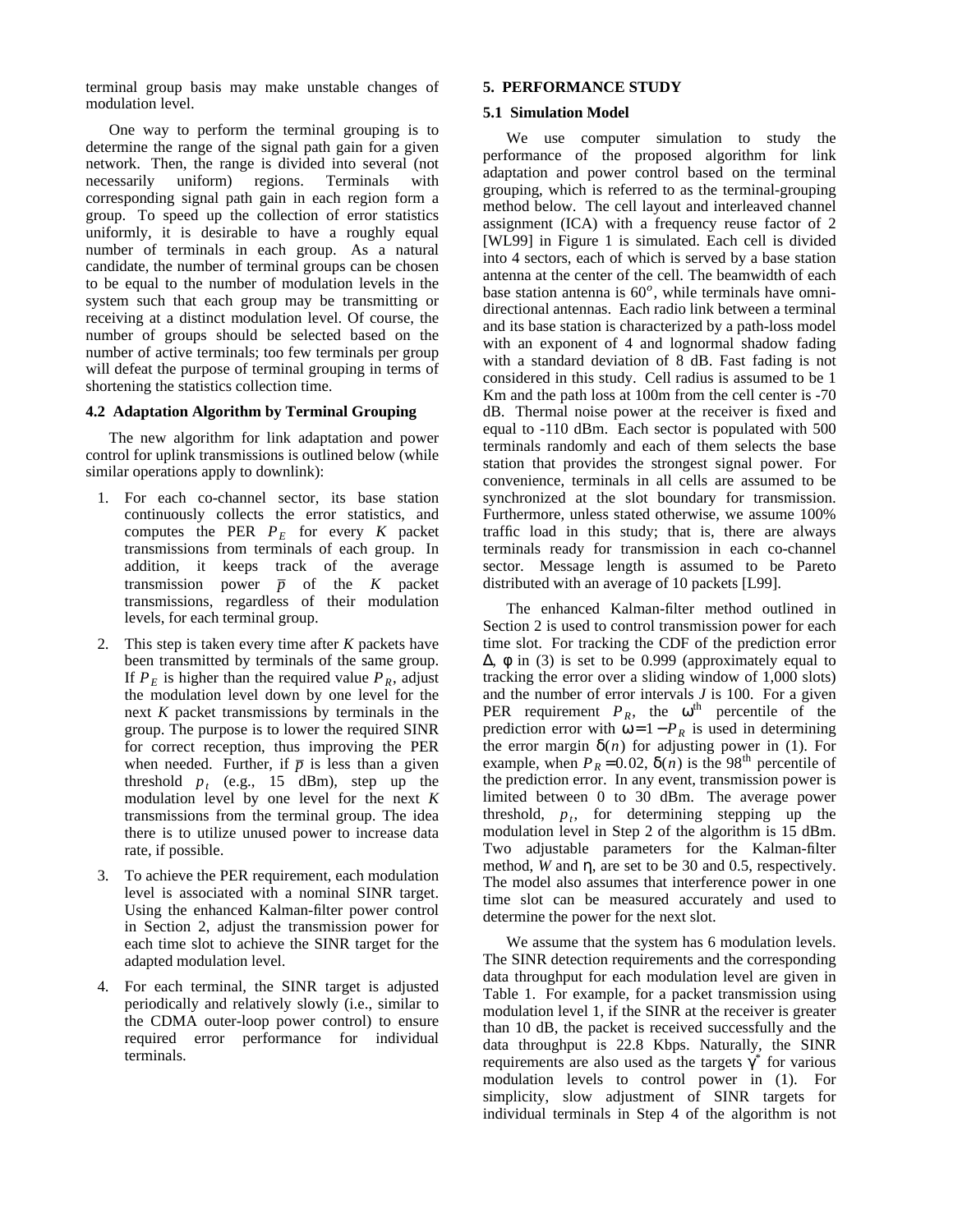considered in the simulation. Parameters in Table 1 are actually adapted from Table 3 and estimated from Figure 20 of [E98]. With 6 modulation levels, all 500 terminals in each sector are divided into 6 groups of equal size according to their signal path gain. Initially, the group with the weakest to the strongest signal path gain uses modulation level 1 to 6 for transmission, respectively. Then, according to the algorithm, the modulation level is re-adapted every  $K = 1,000$  packets transmitted by each terminal group. For each parameter setting, the simulation model was run for 0.4 million time slots and performance results presented below were obtained for the middle cell in Figure 1.

#### **5.2 Performance Results and Discussions**

To set up a basis for comparison, we consider a simple link-adaptation scheme without power control (PC) that chooses the modulation level according to the SINR measurement of the previous time slot. Specifically, the scheme compares the SINR measurement with the detection requirements in Table 1. For example, when the measurement lies between 12 and 16 dB, modulation level 2 is used for transmission in the next time slot. Every sector makes such selection for its transmitting terminal independently. This SINR scheme is referred to as *Case A* in Table 2. Cases B to D are identical to Case A, except that the enhanced Kalman method is now used to control transmission power according to the various PER requirements  $P_R$ . To help us understand the algorithm characteristics, Cases E to G correspond to the link-adaptation method by terminal grouping without power control, while Cases H to J represent our proposed algorithm. Table 2 presents the throughput, the PER for packets transmitted at different modulation levels, and the overall PER averaged over all levels for these cases.

First of all, we observe from the table that when power control is not used, Cases A and E to G for both the SINR and terminal-grouping methods cannot control the PER effectively. For the SINR method, it is so because the previous SINR measurements may not accurately predict SINR performance in future time slots because of the burstiness of packet transmission in the wireless packet environment. As a result, the chosen modulation level may not lead to successful packet reception as the radio conditions can change drastically in time. As for Cases E to G, the terminal-grouping method adapts the modulation level according to the requirement  $P_R$ . However, the scheme is not effective in delivering the PER performance because the link adaptation takes place only periodically and the radio conditions can vary significantly from one time slot to another during the adaptation period.

As the results for Cases B to D show, the SINR scheme with the enhanced Kalman power control is still not quite effective because SINR measurements may not accurately reflect future link quality. In contrast, according to the specified PER requirement  $P_R$ , the proposed algorithm adapts transmissions at appropriate modulation levels, and adjusts transmission power to meet the SINR detection threshold. Consequently, as shown in Table 2, the PER performance for Cases H to J generally comes very close to the PER target  $P_R$ . One can observe that the PER for transmission at modulation level 1 in Case H is noticeably higher than the required 2% PER. This reveals that the radio conditions may not support the very stringent PER performance for a very small fraction of terminals. In any event, the overall PER of 2.7% is very close to the target of 2% in that case. As intuitively expected, when  $P_R$  becomes stringent, the throughput is reduced in Cases H to J. For comparison, we also include results for Method D in Table 2 of [LW99] as Case K here. Despite differences in the link adaptation algorithms, the error performance for Case K is very similar to that of Case H. However, the new algorithm proposed here yields about 10% more throughput than that reported in [LW99]. Furthermore, our extensive testing shows that the new algorithm is more robust in delivering desirable performance for a wide range of settings than the previous one.

It is important to point out that the ability to control the PER to meet the specified targets by the proposed algorithm comes at a price of reduced throughput. In fact, this represents an interesting tradeoff between maximizing throughput and controlling PER performance. For example, one can see from Table 2 that the SINR method in Cases A to D yields almost 1/3 more throughput than Cases H to J of the terminalgrouping method. Nevertheless, to meet the PER requirements for specific applications, network designers can use the integrated algorithm for power control and link adaptation to achieve a desirable tradeoff between the PER and throughput.

Finally, we studied the packet error and throughput performance of the proposed algorithm with partial traffic loading. For a given loading, after a terminal completes a message transmission, its associated sector remains idle for a random number of time slots before a next terminal in the sector is allowed to start a new message transmission. The duration of an idle period is geometrically distributed and its average is determined according to the average message length and the traffic loading. We measured the actual PER and throughput of the proposed algorithm for various target (required) PER and traffic load conditions. Although these results are not presented here due to space limitation, they allow us to make several observations. First, we find that the proposed algorithm indeed can deliver the required PER performance as the measured PER comes very close to the target values. Second, it is interesting to note that the throughput increases as traffic load decreases. This is a very desirable feature because the power control in the proposed algorithm will detect reduced interference power when traffic load decreases, thus lowering the transmission power needed to yield the SINR target  $\gamma^*$  in (1). In turn, comparing the average transmission power with a fixed threshold *p<sup>t</sup>* by Step 2 of the algorithm in Section 4.2 will likely step up the modulation level for transmission, which results into increased data throughput. Third, for a given traffic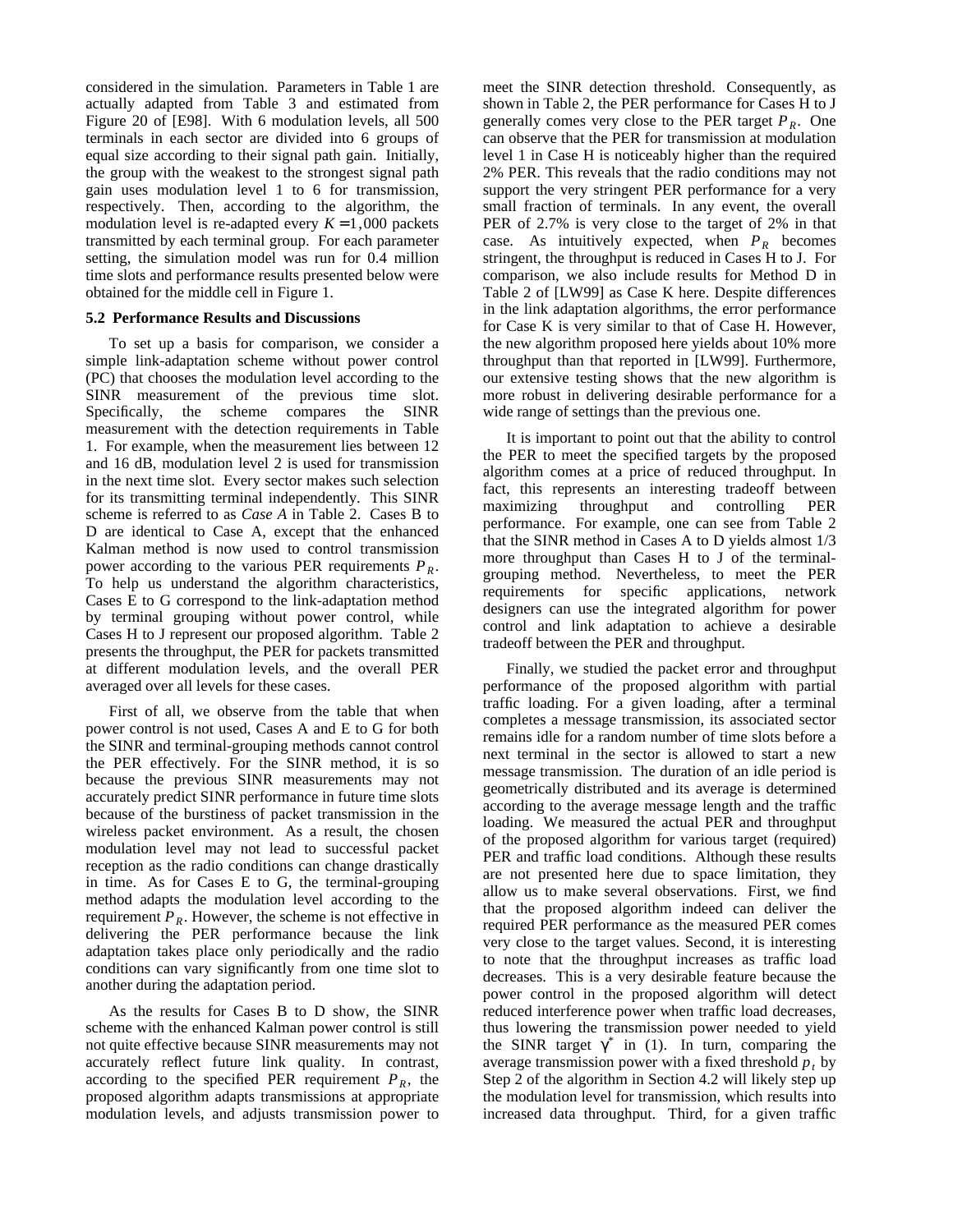load, the throughput does not always improve as the target PER is increased (relaxed). Evidently, for very stringent PER requirement, the algorithm will force most of the transmissions using the more robust modulation, which yields a low throughput. On the other hand, when the required PER is too high, the algorithm tends to allow too many packets transmitted using high modulation levels, which result into unsuccessful reception and lowered throughput. For a given traffic load, there appears to be an "optimal" target PER that can maximize the network throughput.

## **6. CONCLUSIONS**

The problem of maximizing data throughput by adaptive modulation/coding and power control while meeting requirements of packet error rate has been shown to be NP-complete. A heuristic algorithm for integrated link adaptation and power control has been proposed to achieve specified error rates while improving overall throughput for real-time applications in broadband wireless networks. The algorithm divides terminals into groups according to their signal path gains, and adapts the transmissions based on the required error rates, actual error statistics and the average transmission power of each terminal group. Transmission power is adjusted by an enhanced Kalman-filter method [L00] to ensure correct reception.

The performance of the proposed algorithm has been studied by computer simulation. Our results reveals that the algorithm delivers the required error performance, and attempts to maximize network throughput. It can further improve throughput when interference is reduced for decreased traffic load. Extensive testing shows that the algorithm is very robust and efficient. By having various packet error requirements, the algorithm is applicable to real-time, multi-media services. The new algorithm can also serve as a useful tool for achieving a desirable tradeoff among throughput, packet error rate and coverage in the networks.

**Acknowledgment.** Thanks are due to Justin Chuang for his information on the EDGE system, discussion and comments. The authors also thank Larry Greenstein and Paul Henry for their comments.

#### **REFERENCES**

- [AG98] M.-S. Alouini and A.J. Goldsmith, "Adaptive Modulation over Nakagami Fading Channels," preprint, 1998.
- [C69] W.W. Chu, "Optimal File Allocation in a Multiple Computer System," *IEEE Trans. on Computers,* C-18, No.10, pp.885-889, Oct. 1969.
- [C99] J.C. Chuang, "Improvement of Data Throughput in Wireless Packet Systems with Link Adaptation and Efficient Frequency Reuse," *Proc. IEEE Veh. Tech. Conf.,* Houston, TX, May 1999, pp.821-825.
- [E98] "EDGE Evaluation of 8-PSK," ETSI SMG2, WPB#4, Finland, April 20-24, 1998, Source:

Ericsson.

- [E99] "EDGE: Concept Proposal for Enhanced GPRS," ETSI SMG2, WPA/WPB, Tucson, Arizona, May 31 to June 4, 1999, Source: Ericsson.
- [GC97] A.J. Goldsmith and S.-G. Chua, "Variable-Rate Variable-Power MQAM for Fading Channels," *IEEE Trans. on Commun.,* Vol. 45, No. 10, Oct. 1997, pp.1218-1230.
- [GJ79] M.R. Garey and D.S. Johnson, *Computers and Intractability: A Guide to the Theory of NP-Completeness,* W.H. Freeman and Company, San Francisco, 1979.
- [L99] K.K. Leung, "A Kalman-Filter Method for Power Control in Broadband Wireless Networks," *Proc. IEEE INFOCOM'99,* New York, NY, March 1999, pp.948-956.
- [L00] K.K. Leung, "Power Control by Kalman Filter with Error Margin for Wireless IP Networks," to be presented at *IEEE WCNC'00,* Chicago, IL, Sept. 2000.
- [LW99] K.K. Leung and L.C. Wang, "Integrated Power Control and Link Adaptation for QoS in Broadband Wireless Networks," *Proc. IEEE PIMRC'99,* Osaka, Japan, Sept. 1999, pp.1174- 1180.
- [LW00] K.K. Leung and L.C. Wang, "Controlling QoS by Integrated Power Control and Link Adaptation in Broadband Wireless Networks," to appear in *European Trans. on Telecommunications*.
- [QC99a] X. Qiu and K. Chawla, "On the Performance of Adaptive Modulation in Cellular Systems," *IEEE Trans. on Commun.*, Vol. 47, No. 6, June 1999, pp. 884-895.
- [QC99b] X. Qiu and J.C. Chuang, "Link Adaptation in Wireless Data Networks for Throughput Maximization Under Retransmissions," *Proc. IEEE ICC,* Vancouver, Canada, June 1999, pp.1272-1277.
- [RZ98] Special issue on power control, *Wireless Networks* 4 (1998) 3, Zvi Rosberg and Jens Zander (Ed.).
- [SAEE98] P. Schramm, H. Andreasson, C. Edholm, N. Edvardssona, M. Hook, S. Javerbring, F. Muller and J. Sköld, "Radio Interface Performance of EDGE, a Proposal for Enhanced Data Rates in Existing Digital Cellular Systems," *Proc. of IEEE VTC,* Ottawa, Canada, May 1998, pp.1064-1068.
- [UY98] S. Ulukus and R.D. Yates, "Stochastic Power Control for Cellular Radio Systems," *IEEE Trans. on Commun.,* Vol. 46, June 1998, pp.784-798.
- [WL99] L.C. Wang and K.K. Leung, "A High-Capacity Wireless Network by Quad-Sector Cell and Interleaved Channel Assignment," to appear in *IEEE J. on Selected Areas in Commun.*; early